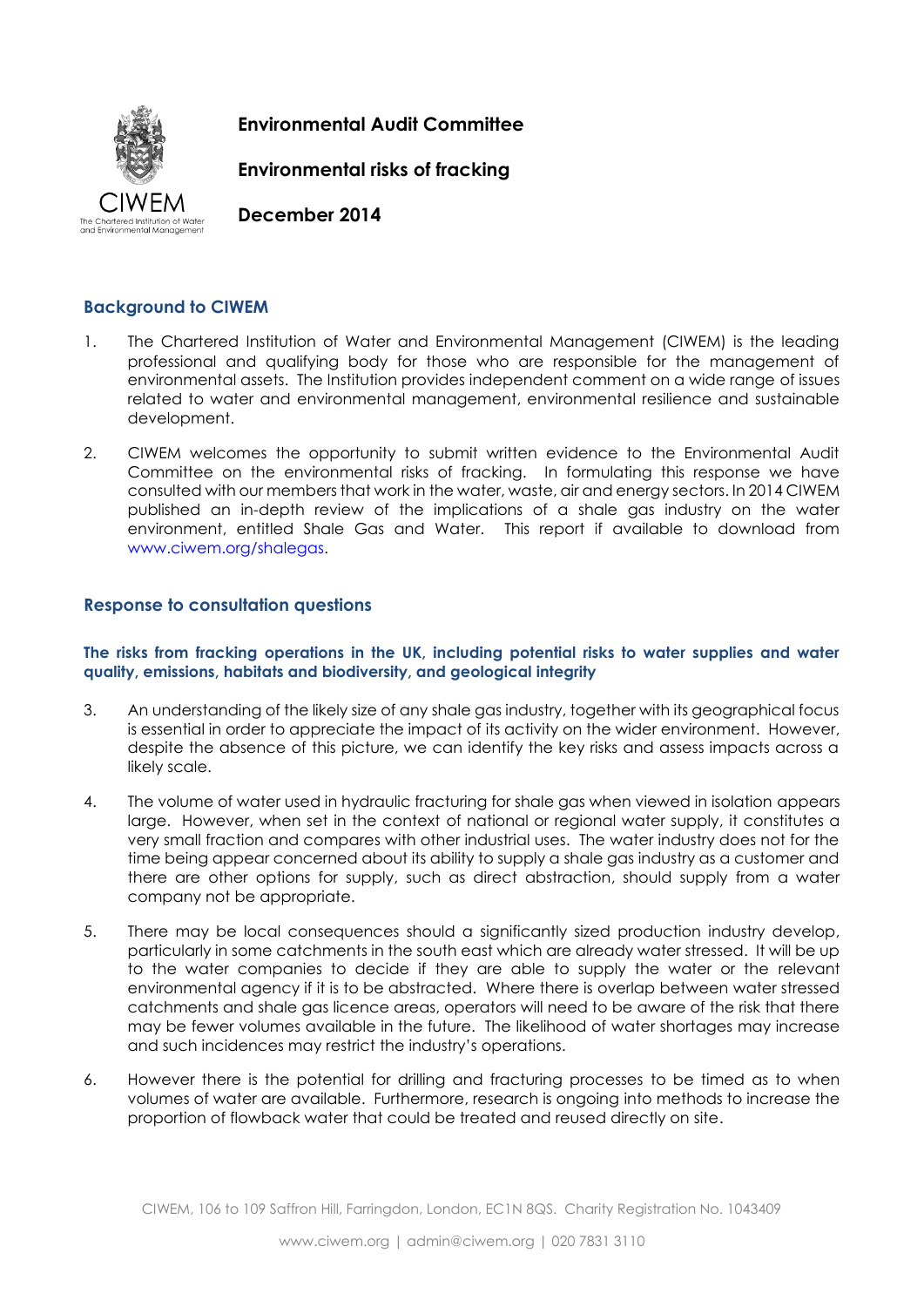- 7. It is therefore considered that water supply issues will be local and early engagement by shale gas companies with the environment agency and water companies is essential to establish the nature of any risks and manage them accordingly.
- 8. Shale gas wells may be drilled in areas where there is also groundwater present. It is essential that these water resources are protected from contamination and the risk of this occurring will need to be thoroughly assessed during the planning and permitting stages.
- 9. Other risks to groundwater quality, such as contamination from mobilisation of methane, are generally considered to be low in the UK where target shales often exist at considerable depths below aquifers and gas would be required to migrate many hundreds of metres between source rock and sensitive groundwater. Where the source rocks are shallower, CIWEM considers a detailed risk assessment is needed to examine the relationship between the shale and the aquifer including a thorough evaluation of geological and hydrogeological setting.
- 10. Other risks relate to the management of flowback and produced water on site. Any negligence associated with storage, transportation and operational spills represent the greatest threats to surface water, as well as to groundwater. These can be effectively managed through robust best practice and there is no reason why this should not be achievable. Close monitoring and scrutiny by regulators, allied to strict enforcement, is essential to ensure that the industry acts in an appropriately responsible manner. Treatment of produced and flowback water is an area where technology is rapidly developing and may enable extensive on-site treatment by the time an industry is in any way mature in the UK. Otherwise, a supply-chain of specialist treatment facilities will need to develop to meet market need where this cannot already be provided by larger public wastewater treatment sites.
- 11. During the drilling and operation of shale gas wells air emissions can come directly from the well, as well as from the large number of on-site diesel powered engines on site. These emissions combined with other natural (biogenic) and anthropogenic emissions in the region can together form ozone, other photochemical oxidants, and particles in the atmosphere. High concentrations of ozone and other oxidants in the atmosphere near the ground are of concern because of the adverse effects on human health and damage to vegetation, while particles impact on human health.
- 12. Public Health England has produced a draft review of the potential public health impacts of exposures to chemical and radioactive pollutants as a result of the shale gas extraction and concludes the risks to public health are low if operations are properly run and regulated.
- 13. There are few studies on the quantities of volatile organic compounds (VOCs) produced from hydraulic fracturing which have the ability to create photochemical smog under certain conditions. Also, if these are later flared then this will increase the emission of oxides of nitrogen. Further research is needed here.
- 14. The difference in the UK compared to Australia and the United States is that shale gas extraction may be nearer to greater densities of populations creating a much more noticeable impact on the community and the local environment. The industry requires considerable industrial activity such as trucking, moving rigs and fluids; all of which can have an impact on local amenity, landscape value, aesthetics and noise. Amenity is important for leisure and tourism in the UK and this sector generates considerable economic benefits that should not be compromised by fossil fuel development, especially in environmentally sensitive areas (National parks, areas of outstanding national beauty, sites of special scientific interest, etc.).

### **Necessary environmental safeguards, including through the planning/permitting system**

15. The UK Government has committed to a tightly controlled industry and this must continue. Guidance to the regulatory regime currently only applies to the exploration phase

CIWEM, 106 to 109 Saffron Hill, Farringdon, London, EC1N 8QS. Charity Registration No. 1043409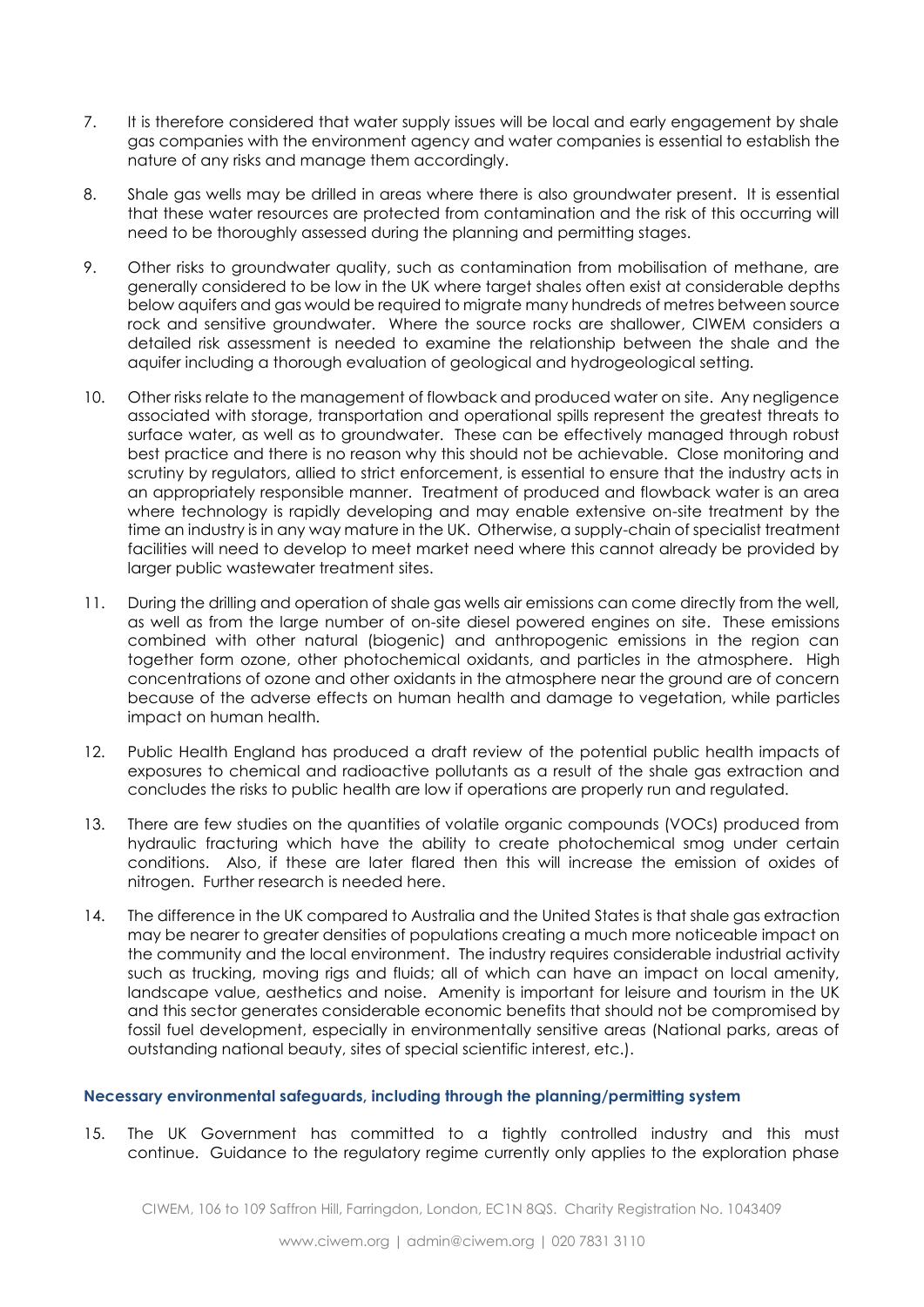and may need to be modified for production to reflect the more intensive conditions associated with it. Regulation must clearly distinguish between the different impacts associated with exploration and that of production. There will be different requirements for regulation, control, monitoring and local issues for both contexts, i.e. whether there are one or two wells or several hundred.

- 16. Experience from the US and Australia shows that without good baseline data, it is hard to scientifically establish a cause of contamination and this fosters conjecture, commonly leading to a polarised discussion lacking in robust evidence. Regulators must ensure that an environmental baseline is fully established before any commencement of drilling activity and this should include both deep and shallow aquifers for radio-nuclides and other contaminants. Full details of the environmental monitoring programme should be disclosed.
- 17. The long-term monitoring of relative conditions to the environmental baseline in the vicinity of the well and nearby receptors throughout the lifetime of the well will be important to detect any contaminants. In developing production guidance, parameters on the frequency, locations and time scale of measurements should be included. Independent well examinations must take place.
- 18. Risks to groundwater from wellbore failure must be seriously considered by all appropriate regulators and construction closely monitored to ensure that best practice is followed. The term failure does not necessarily indicate the leakage of contaminants to the environment. Even so, where there is any doubt over risk to potable groundwater, the Environment Agency must adopt a precautionary approach. Rigorous well testing can help to identify any potential problems that can then be repaired.
- 19. Standard permits will help speed up permitting but public opposition to the planning process could present a major barrier to the industry's development.
- 20. The Environment Agency needs to be properly funded to undertake its current work of establishing a regulatory regime and not left to rely on payments from permit applications that will arise in the future. The regulatory regime must be firmly established before the industry is allowed to develop.

#### **The implications for our carbon emissions reduction obligations**

- 21. The UK Government has expressed a commitment to facilitate exploration for shale gas and is putting in place a regulatory regime which it hopes will provide appropriate safeguards to communities, employees and the environment, whilst at the same time avoiding obstruction to the industry to a level that would discourage interest in this exploration.
- 22. Exploration involving drilling is necessary to properly understand the size of the shale gas resource and, in the event that this is sufficiently large, how economically the gas might be extracted. Until such exploration has taken place a reliable estimate of the likely size and nature of any subsequent production industry is extremely uncertain.
- 23. Natural gas is used to generate electricity, is a key feedstock to the chemicals industry and is the gas used in domestic heating and cooking in homes. Since the early 1990s, investment in gas electricity generation infrastructure has been a key component of investment in the energy sector, accounting for nearly 70 per cent of new capacity coming online between 2000 and 2011. Currently 80 per cent of our domestic heat comes from gas.
- 24. The extraction of shale gas in the UK may not necessarily mean that it will be consumed in greater volumes on our shores and this is really a question of wider energy policy. However given